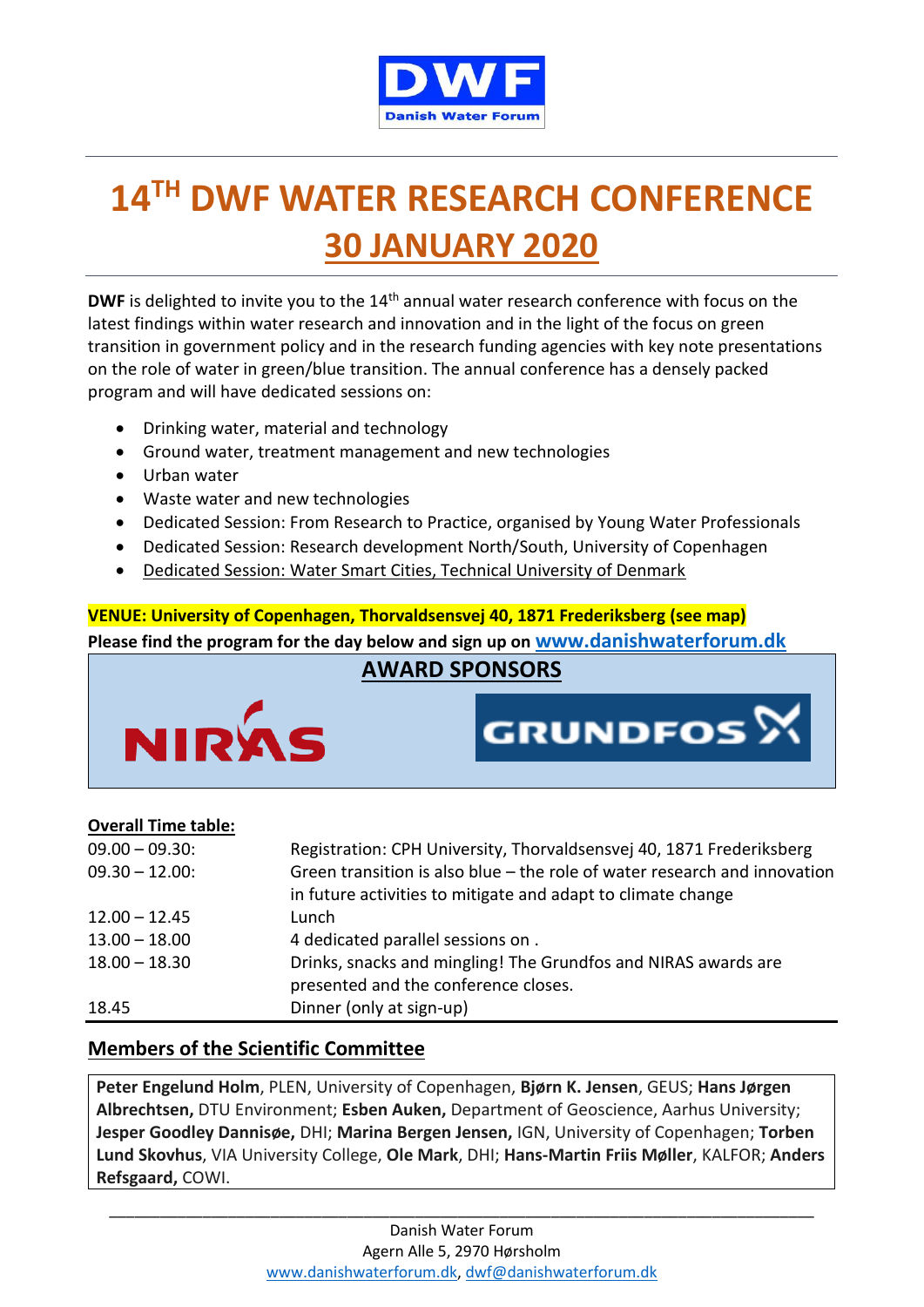

## **Overall program:**

| <b>Time</b> | Room 1                          | Room 2                        | Room 3                    |
|-------------|---------------------------------|-------------------------------|---------------------------|
| 09.00       | Registration                    |                               |                           |
| 09.30       | Opening                         |                               |                           |
|             | Theme: No green transition      |                               |                           |
| 09.30       | without a blue transition       |                               |                           |
| 10.50       | Coffee-break                    |                               |                           |
| 11.00       | Plenum session: Blue transition |                               |                           |
| 12.00       | Lunch break                     |                               |                           |
| 12.45       | Session 1: Drinking water       | Session 6: Groundwater        | Session 11: Wastewater    |
| 14.00       | Session 2: Drinking water       | Session 7: Groundwater        | Session 12: Wastewater    |
| 15.00       | Coffee-break and posters        |                               |                           |
| 15.30       | Session 3: Drinking water       | Session 8: Groundwater        | Session 13: Wastewater    |
|             | Session 4: Research; Water      |                               | Session 14: From research |
| 16.30       | governance the Danish way       | Session 9: Water Smart Cities | to practice               |
|             | Session 5: Research; Water      | Session 10: Water Smart       | Session 15: From research |
| 17.30       | governance the Danish way       | Cities                        | to practice               |
| 18.00       | Drinks and rewards              |                               |                           |
| 18.45       |                                 |                               | Dinner                    |

#### **Thematic track**

| <b>PLENUM</b> | Theme: Green transition is also blue                                                     |
|---------------|------------------------------------------------------------------------------------------|
| 09.30         | Opening of the Conference, Hans-Martin Friis Møller, Chairman of DWF                     |
| 09.40         | The Blue transition/Lars Schrøder, Aarhus Vand                                           |
| 10.10         | How is water perceived within the new Green transition call of the InnovationFund        |
|               | Denmark/NN, IFD                                                                          |
| 10.30         | How is water to be involved in the MUDP call on Green transition/NN, MUDP                |
|               | secretariat (tbd)                                                                        |
| 10.50         | Coffee BREAK                                                                             |
| 11.20         | Concrete example on how to integrate water and climate change mitigation in a future     |
|               | integrated water supply facility/Hans-Martin Friis Møller, KALFOR and Chairman of DWF    |
| 11.20         | Political initiatives to maintain Danish political focus on climate change and water/NN, |
|               | Danish Parliament (tbd)                                                                  |
| 11.40         | Q&A                                                                                      |
| 12.00         | Lunch BREAK                                                                              |

## **ROOM 1 (from lunch)**

| 12.45 | Session 1: Drinking water                            |
|-------|------------------------------------------------------|
| 14.00 | Session 2: Drinking water                            |
| 15.00 | <b>Coffee-break and posters</b>                      |
| 15.30 | Session 3: Drinking water                            |
| 16.30 | Session 4: Research; Water governance the Danish way |
| 17.30 | Session 5: Research continued                        |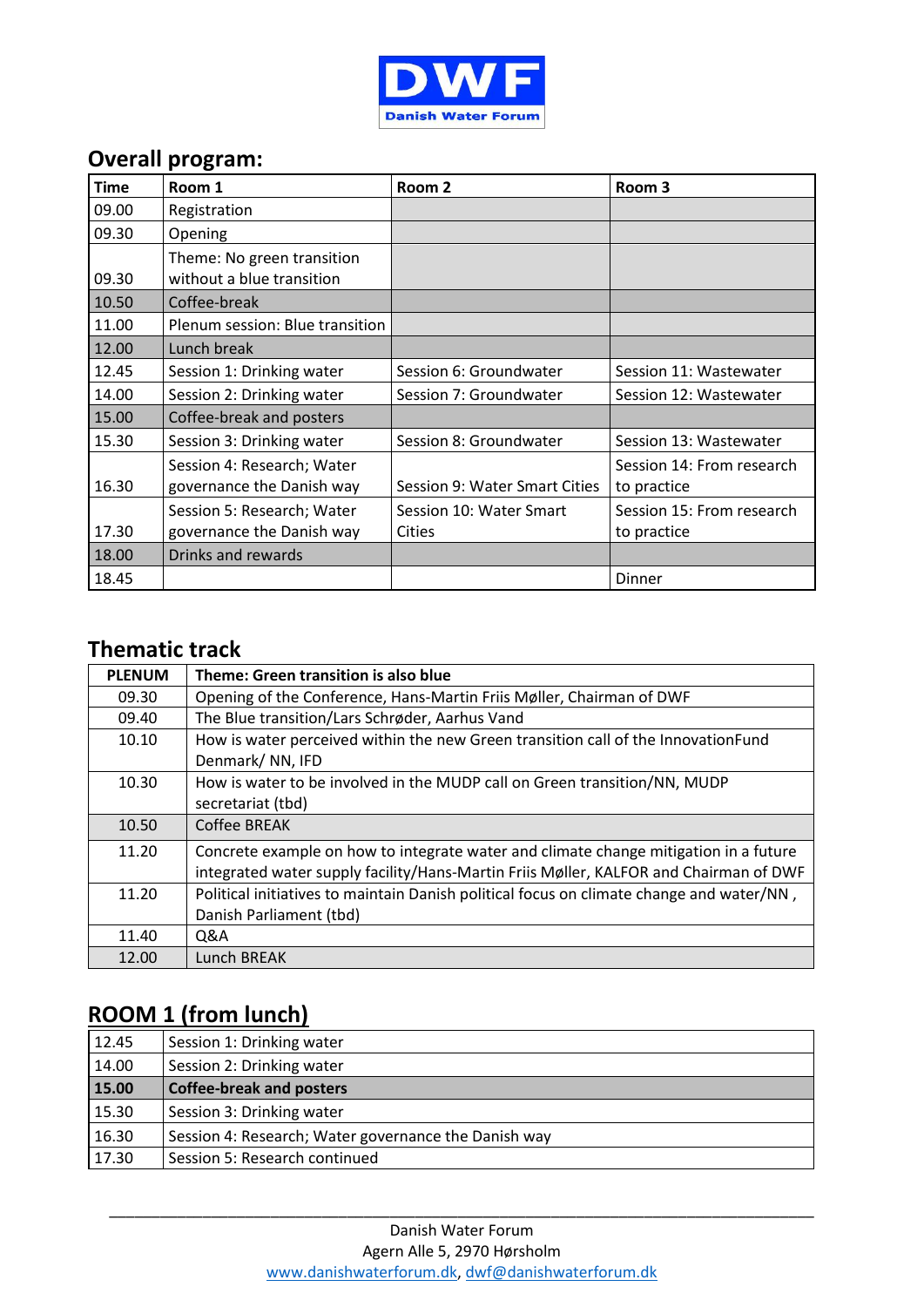

## **Session 1,2 and 3: Drinking water, treatment, technology**

| <b>Title of presentation</b>                                                | Presenter                        |
|-----------------------------------------------------------------------------|----------------------------------|
| Groundwater treatment by co-oxidation of Fe(II), Mn(II) and As(III):        | Case M. van Genuchten,           |
| Impact of oxidant identity on removal efficiencies and reaction products    | Geochem. Dept., GEUS*            |
|                                                                             | Sanin Musovic, Danish            |
| The Innovative Biotechnology for Pesticide Removal at Waterworks            | <b>Technological Institute</b>   |
|                                                                             | Lisbeth D. Christensen, Danish   |
| Sustainable removal of methane gas from exhaust air of waterworks           | Technological Institute          |
| Softening of drinking water - Calcium Carbonate Precipitation Potential     | Sevil V. Afshar*, DTU            |
| (CCPP) and Measured Calcium Carbonate Precipitation (MCCP)                  | Environment                      |
|                                                                             | Majbritt D. Lund, VIA University |
| Backwash efficiency evaluated based on geophysical method                   | College                          |
| Clean water and urban growth                                                | Hanne Birch Madsen, Rambøll      |
|                                                                             | Lars Holm Rasmussen, University  |
| Natural Toxins and Drinking Water Quality - An Emerging Area of Concern     | College Copenhagen               |
| Characterizing the development of biofilm in PE pipes through 1.5 years in  | Ditte Andreasen Søborg, VIA      |
| the non-chlorinated Danish drinking water system                            | <b>University College</b>        |
| Learnings from an applied research project: The role of beneficial biofilms | Torben.L. Skovhus, VIA           |
| during commissioning of new drinking water PE pipes in Aarhus, Denmark      | <b>University College</b>        |
| Choosing between materials with different certification - a comparative     | Anne H. Thomsen, DTU             |
| study of certification schemes for materials in contact with drinking water | Environment                      |
| Concentrate and degrade perfluorooctanoic acid on an adsorptive             | Zongsu Wei, WATEC, Aarhus        |
| photocatalyst                                                               | University                       |
|                                                                             | Pedro N. Carvalho, Aarhus        |
| A snapshot of organic micropollutants in Danish surface waters              | University, Envir. Sci           |
|                                                                             | Kristoffer. R. Andersen,         |
| Leak detection using data from smart meters                                 | Kamstrup A/S                     |

## **Session 4 and 5: Research and Water Governance. Final program pending**

#### **Room 2 (from lunch)**

| 12.45 | Session 6: Groundwater         |
|-------|--------------------------------|
| 14.00 | Session 7: Groundwater         |
| 15.00 | <b>Coffe-break and posters</b> |
| 15.30 | Session 8: Groundwater         |
| 16.30 | Session 9: Water Smart Cities  |
| 17.30 | Session 10: Water Smart Cities |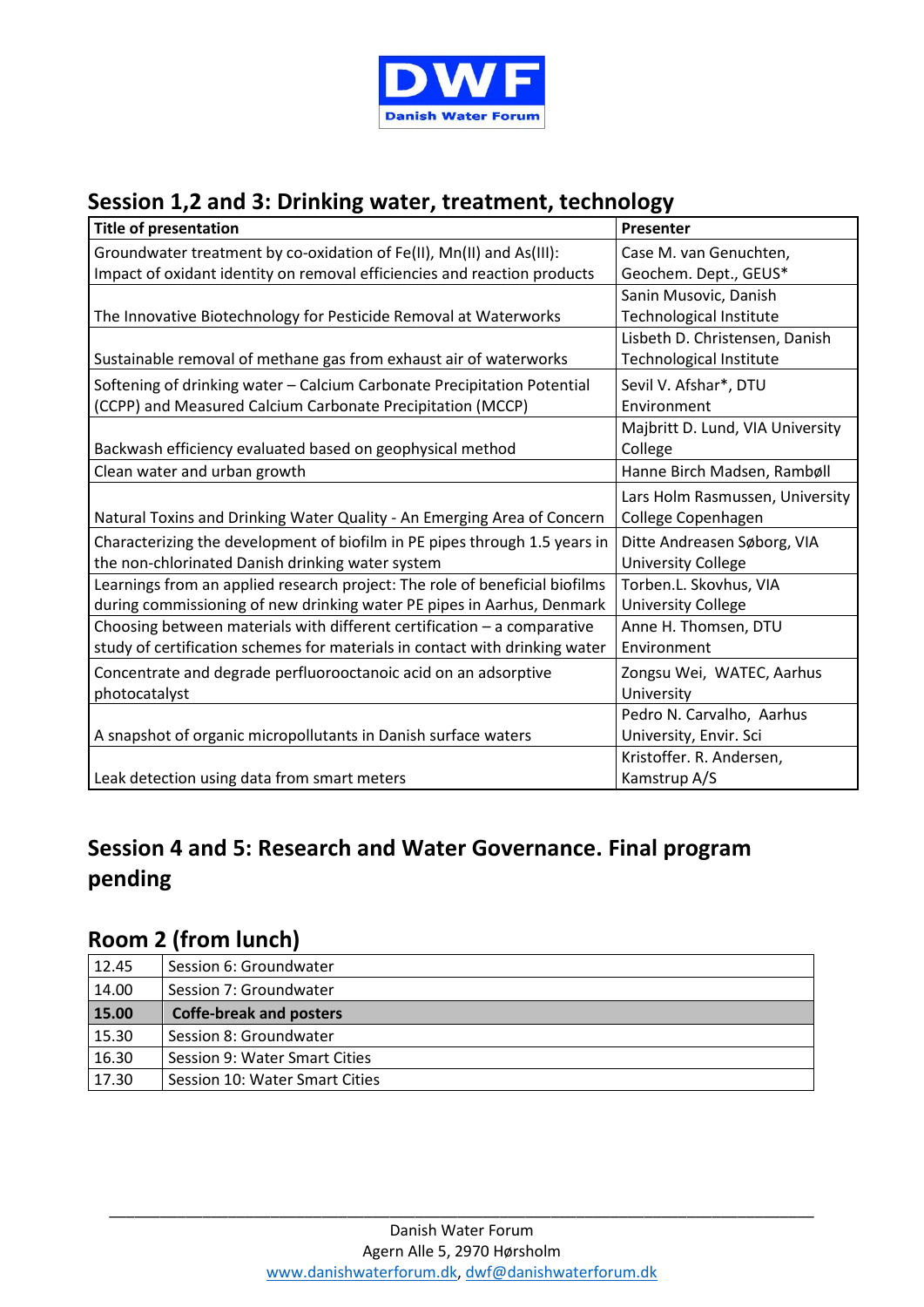

#### **Session 6,7 and 8: Groundwater, remediation, management**

| <b>Title of presentation</b>                                         | Presenter                                 |
|----------------------------------------------------------------------|-------------------------------------------|
| Integrated water management in the future climate change for         | Agnieszka. T. Bentzen, Region of          |
| robust risk assessment from contaminated point sources               | Southern Denmark                          |
| Synergy between ozonation and activated carbon for chloroethenes     | Kamilla Marie Speht Kaarsholm, DTU        |
| contaminated groundwater treatment                                   | Environment                               |
| Geophysical monitoring of the subsurface distribution of ISCO        | Thue Bording*, Aarhus University,         |
| reagents in a groundwater remediation in Denmark                     | Geoscience                                |
| Hydroeconomic optimization methods to address management issues      | Grith Martinsen, GEUS                     |
| of groundwater overdraft in the North China Plain                    |                                           |
| Removal of organic micropollutants - A comparison of different       | Kaj Bester, Aarhus University, Envir. Sci |
| approaches - results from the CLEANWATER project.                    |                                           |
| A hectare-scale decision tool for nitrate retention estimation by    | Rasmus Rumph Frederiksen, Aahus           |
| integration of geophysical, geological, geochemical and hydrological | University, Geoscience                    |
| data                                                                 |                                           |
| Uncertainty analysis in groundwater modelling of N retention         | Amir Safi, Aarhus University, Geo.Sci     |
| Stochastic 3D redox and geological models for nitrate contamination  | Rasmus B Madsen, GEUS                     |
| assessment                                                           |                                           |
| Strategy for an improved implementation of riparian zones in the     | Saskia L. Noorduijn, GEUS                 |
| Danish nitrogen model                                                |                                           |
| Can we measure the "unmeasurable"? Using drones and thermal          | Joel Tirado-Conde, Uni. Copenhagen,       |
| imagery to study Danish wetlands                                     | Dept. Geosci. & Nat. Res.Man.             |
| Searching for safe water sources using a towed transient             | Denys Grombacher, Aarhus University,      |
| electromagnetic (tTEM) system - examples from refugee camps and      | Geoscience.                               |
| the surrounding host communities in western Tanzania                 |                                           |

#### **Session 9 and 10: Water Smart Cities: Final program pending**

| <b>Title of presentation</b>                | <b>Presenter</b> |
|---------------------------------------------|------------------|
| Water Smart Cities world view on model uses |                  |
| Real time modelling and monitoring          |                  |
| Implementing MPC in Århus                   |                  |
| Using NH3 sensors in Copenhagen             |                  |
| Objectives for strategic planning in Odense |                  |

### **Room 3 (from lunch)**

| 12.45 | Session 11: Wastewater                |
|-------|---------------------------------------|
| 14.00 | Session 12: Wastewater                |
| 15.00 | <b>Coffee-break and posters</b>       |
| 15.30 | Session 13: Wastewater                |
| 16.30 | Session 14: From research to practice |
| 17.30 | Session 15: From research to practice |

### **Session 11, 12 and 13: Wastewater technologies and climate aspects**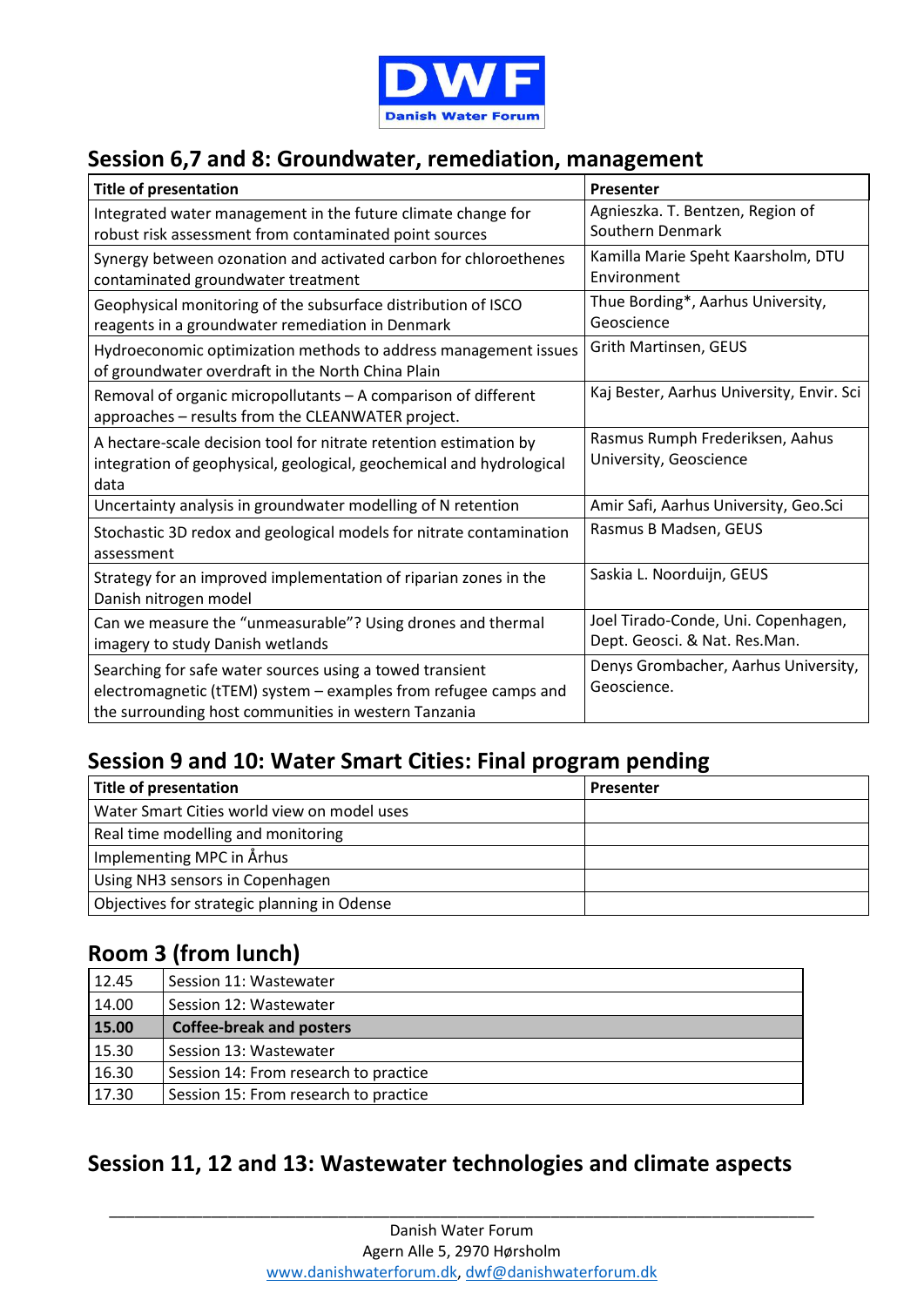

| <b>Title of presentation</b>                                                                                        | Presenter                                     |
|---------------------------------------------------------------------------------------------------------------------|-----------------------------------------------|
| Triple-helix partnership as a tool for increased water efficiency in the                                            | Hanne Bengaard, Landbrug &                    |
| food and beverage industry                                                                                          | Fødevarer                                     |
| Model-based optimization of full-scale anaerobic digesters at the                                                   | Manuela Schliemann-Haug, Borja                |
| municipal wastewater treatment plant                                                                                | Valverde-Perez, DTU Environment.              |
| Pilot-scale operation of an aquaporin-based forward osmosis process<br>for polishing municipal wastewater effluents | Sylvie Braekevelt, Aquaporin                  |
| PFAS removal from percolate by super critical water oxidation (SCWO)                                                | Yusuf Jama, Danish Technological<br>Institute |
| Concentration dependent degradation of pharmaceuticals from                                                         | Sif Svendsen, Aarhus University,              |
| wastewater in Moving Bed Biofilm Reactors (MBBR)                                                                    | Envir. Sci                                    |
| Metabolites of ethylene (EO) and propylene oxide (PO) containing                                                    | Selina Tisler, Aarhus University, Envir.      |
| compounds in wastewater and their biodegradation in MBBR reactors                                                   | Sci                                           |
| Efficient biological removal of pharmaceuticals from wastewater                                                     | Emma S. Rasmussen, Aarhus                     |
| effluent using eXeno technology                                                                                     | University, Dep. Bioscience                   |
| Evaluating added benefits and scalability of vertical, evaporation-based                                            | Mark T. Randall, Uni. Copenhagen,             |
| <b>SUDS</b>                                                                                                         | Dept. Geosci. & Nat. Res. Man. (IGN)          |
| Effects on removal rates of pharmaceuticals in biofilters by addition of                                            | Nadia Brogård Nord, Aarhus                    |
| <b>BOD</b>                                                                                                          | University, Envir. Sci                        |
| Can operational problems at full-scale activated sludge systems be                                                  | Dorotthya S. Wágner, Aalborg                  |
| solved with sludge transplantation?                                                                                 | University, Biotechnology                     |
| The New MiDAS Field Guide: Comprehensive Online Ecosystem-specific                                                  | Susan H. Hansen, Aalborg University,          |
| Database of Microorganisms in Wastewater Treatment Systems                                                          | Biotechnology                                 |
| Nitrification inhibition test of salty wastewater using salt-adapted                                                | Ravi Kumar Chhetri, DTU                       |
| nitrifying bacteria, an alternative test method to ISO method                                                       | Environment                                   |

## **Session 14 and 15; From research to practice (Workshop organized by IWA - Young Water Professionals)**

| <b>Title of presentation</b>                      | <b>Presenter</b>                             |
|---------------------------------------------------|----------------------------------------------|
| Introduction to the workshop, challenge           | Ines Breda, Silhorko, YWPDK                  |
| Research and industry, the different perspectives | Torben Lund Skovhus, VIA University College  |
|                                                   | Christian Schou, Grundfos                    |
| Panel debate                                      | Hans-Jørgen Albrechtsen, DTU                 |
|                                                   | Pernille Ingildsen, Kalundborg Forsyning A/S |
|                                                   | Dorottya Sarolta Wágnera, PostDoc AAU, YWPDK |
|                                                   | Thomas Illerman, Silhorko - Eurowater A/S    |
| Plenary debate                                    | Participants                                 |
| Working groups including summarizing              | Agnete Ansbæk, Fors, YWPDK                   |
| Take home messages                                | Torben Lund Skovhus, VIA University College  |
|                                                   | Christian Schou, Grundfos                    |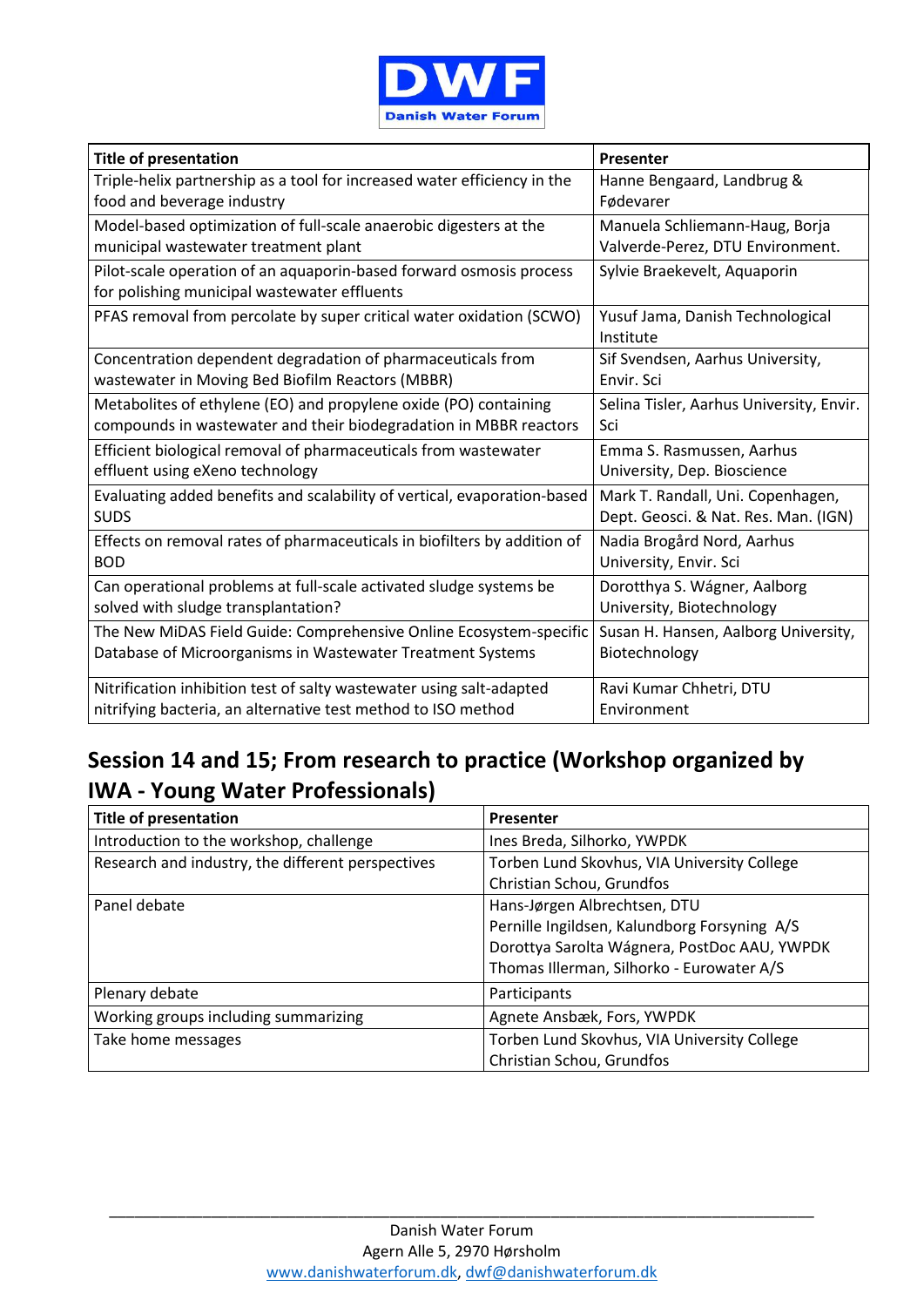

| Title of poster                                                                                                                             | Presenter                         |
|---------------------------------------------------------------------------------------------------------------------------------------------|-----------------------------------|
| Searching for safe water sources using a towed transient                                                                                    | Denys Grombacher, Hydrogeophysics |
| electromagnetic (tTEM) system - examples from refugee camps and                                                                             | Group, Department of Geoscience,  |
| the surrounding host communities in western Tanzania                                                                                        | Aarhus University                 |
| TAGS-P: An innovative and data-driven tool for assessing                                                                                    | Julie K. Bielefeldt, COWI         |
| groundwater pesticide sensitivity                                                                                                           |                                   |
| VANDALF: Linking of Chemical and Toxicological Fingerprints: A new<br>method to prioritize monitoring and regulation of pollutants in water | Peter Mortensen, Eurofins         |
|                                                                                                                                             |                                   |
|                                                                                                                                             |                                   |
|                                                                                                                                             |                                   |
|                                                                                                                                             |                                   |

#### **18.00 - 18.30:**

Drinks, snacks and mingling! The Grundfos and NIRAS awards are presented to two young water scientists. The conference closes.